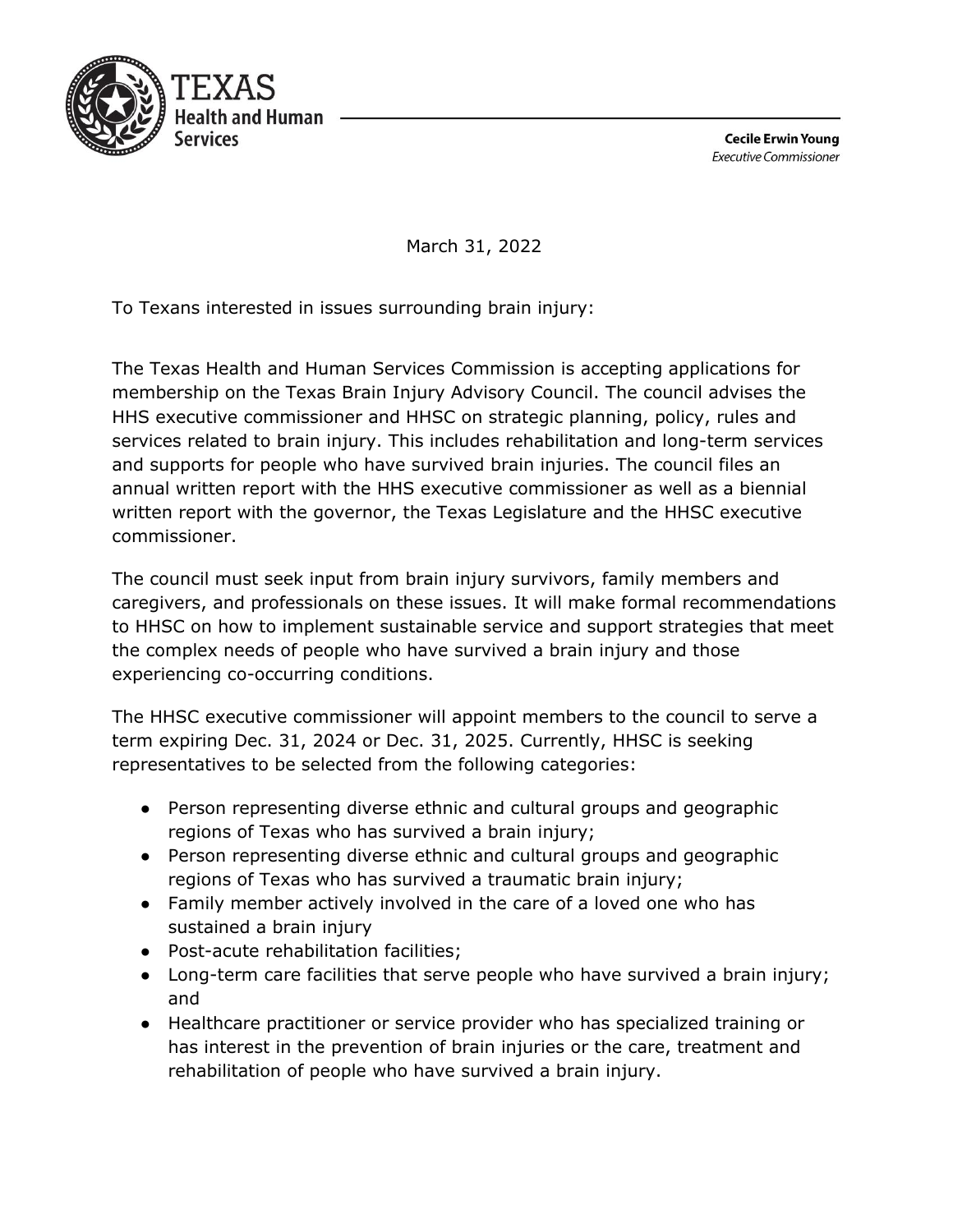March 31, 2022 Page 2

A council member must regularly take part in council meetings. They may also have to take part in subcommittee meetings or other related activities. Council meetings are held about once every three months in Austin or at the call of the presiding officer. *To the extent permitted by the current state budget, a council member who is serving in the role of a brain injury survivor or a family member actively involved in the care of a loved one who has sustained a brain injury may be repaid for their travel expenses to and from meetings if money is available and in accordance with the HHSC Travel Policy. Council members serving in a professional role aren't paid to attend or travel to and from council meetings.* 

If you would like to apply to serve on the council, please complete and return the attached application by **April 30**. HHSC prefers that you submit your application electronically, but you may submit the application by email, mail or fax at these addresses:

> Email: HHS\_Appointments@hhs.texas.gov Attn: TBIAC

Mail: Texas Health and Human Services Commission P.O. Box 13247, Mail Code 0223 Austin, TX 78711 Attn: Susanna Sparkman

> Fax: 512-206-3984 Attn: TBIAC

HHSC will notify applicants if they have been selected to serve as a member of the Texas Brain Injury Advisory Council.

In selecting members to serve on the council, HHSC considers the applicants' qualifications, background and interest in serving on the council. HHSC tries to choose council members who represent the diversity of all Texans. For that reason, HHSC considers applicants' ethnicity, gender and geographic location.